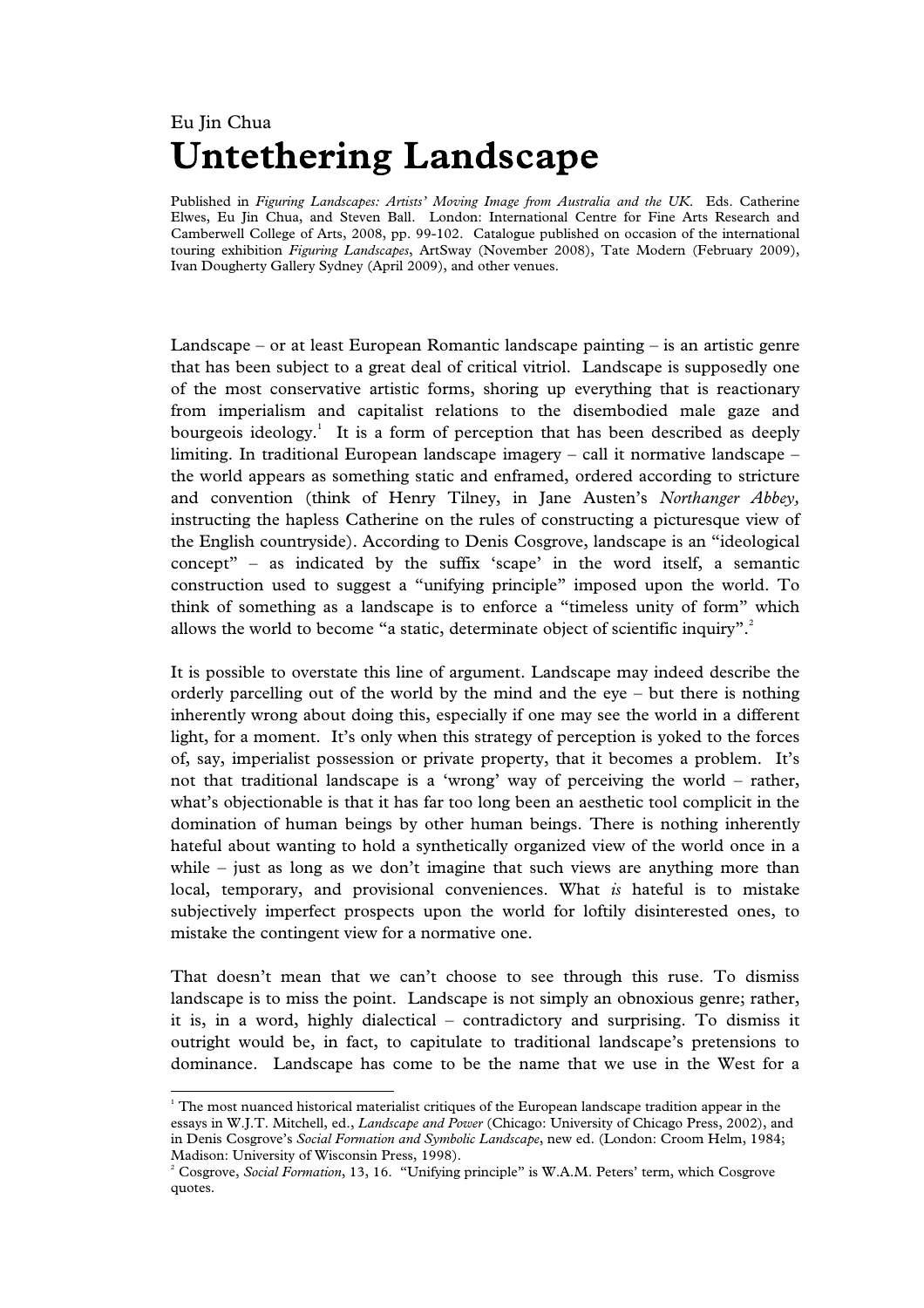certain kind of bourgeois-Romantic action upon nature that produces an art object as its end result, but this doesn't mean that there aren't other ways of aestheticising nature that we can't also call landscape. For after we have finished critiquing the European landscape tradition, we are free to continue to name what is left with that old but still useful term, [END PAGE 99] 'landscape' – if only to indicate its dialectical nature was already there from the very beginning.

Consider Dan Shipsides's *Coir' a' Ghrunnda 360* (2007), filmed on the Isle of Sky. It opens with a rather familiar view of mountainous terrain, with a stream flowing at the foot of barren rocky slopes wreathed in mist. This lasts three seconds. Then the artist picks up the camera and swings it vigorously on the end of a rope. When this happens, it's as if the monopoly that traditional European landscape has held on our imaginations for some three centuries is once again being broken. After two minutes, the camera comes to a stop – except that it is laid to rest on its side, so that the conventional horizontality of the original landscape view is gone and the disorientation remains. Not for the first time and not for the last, an artist is wrenching the word 'landscape' away from its historical origins – and yet we can still call his images a landscape (we are not just seeing the Isle of Skye in a different way, we are also seeing the word 'landscape' in a new light).

All the works in this exhibition, to varying degrees, serve to break the monopoly of traditional European landscape, and replace it with alternatives for which we might or might not yet have a name – but which we could just as well call 'landscape' and thus splinter the semantic field of that term. And it's not trivial that these works are moving images. The moving image is probably the medium or aesthetic site in which we see, most powerfully, the wresting away and reclaiming of the landscape tradition from its bourgeois-Romantic roots. Film and video art is very good at activating the dialectics – or rather, the multifariousness – of landscape, because, in the moving image, everything that was excised and excluded from traditional landscape rushes back into the picture with a vengeance, not least, movement and sound. This is, I think, what W.J.T. Mitchell meant when he wrote that film landscape served as a kind of unspoken support for the revisionist (largely Marxian) critiques of traditional landscape painting that appeared in his influential anthology of essays *Landscape and Power*. 3 The reifying and normative tendencies of traditional landscape find it harder to gain a foothold when translated into the moving image because of the addition of movement and sound, because of the appearance of chance, contingency, and difference in the screen image. I don't mean that there is something intrinsically radical about the film or video medium that it can oppose itself to the ostensible conservatism of landscape. Rather the moving image is, in the best possible sense, a mismatch with normative landscape conventions – such as the enforcement of stasis and immobile enframing – and so the imposition of the 'unifying principle' becomes fractured. Multiple tensions appear. (New forms of conservatism might nevertheless be reasserted in other ways, but that's a different story.) [END PAGE 100]

Which is to say that landscape is and isn't itself when it is manifested as a moving image, for it suddenly becomes riven with alternative possibilities – and we see that

 $\overline{a}$ 

<sup>&</sup>lt;sup>3</sup> W.J.T. Mitchell, "Introduction", in *Landscape and Power*, 2<sup>nd</sup> ed., ed. W.J.T. Mitchell (Chicago: University of Chicago Press, 2002), 2.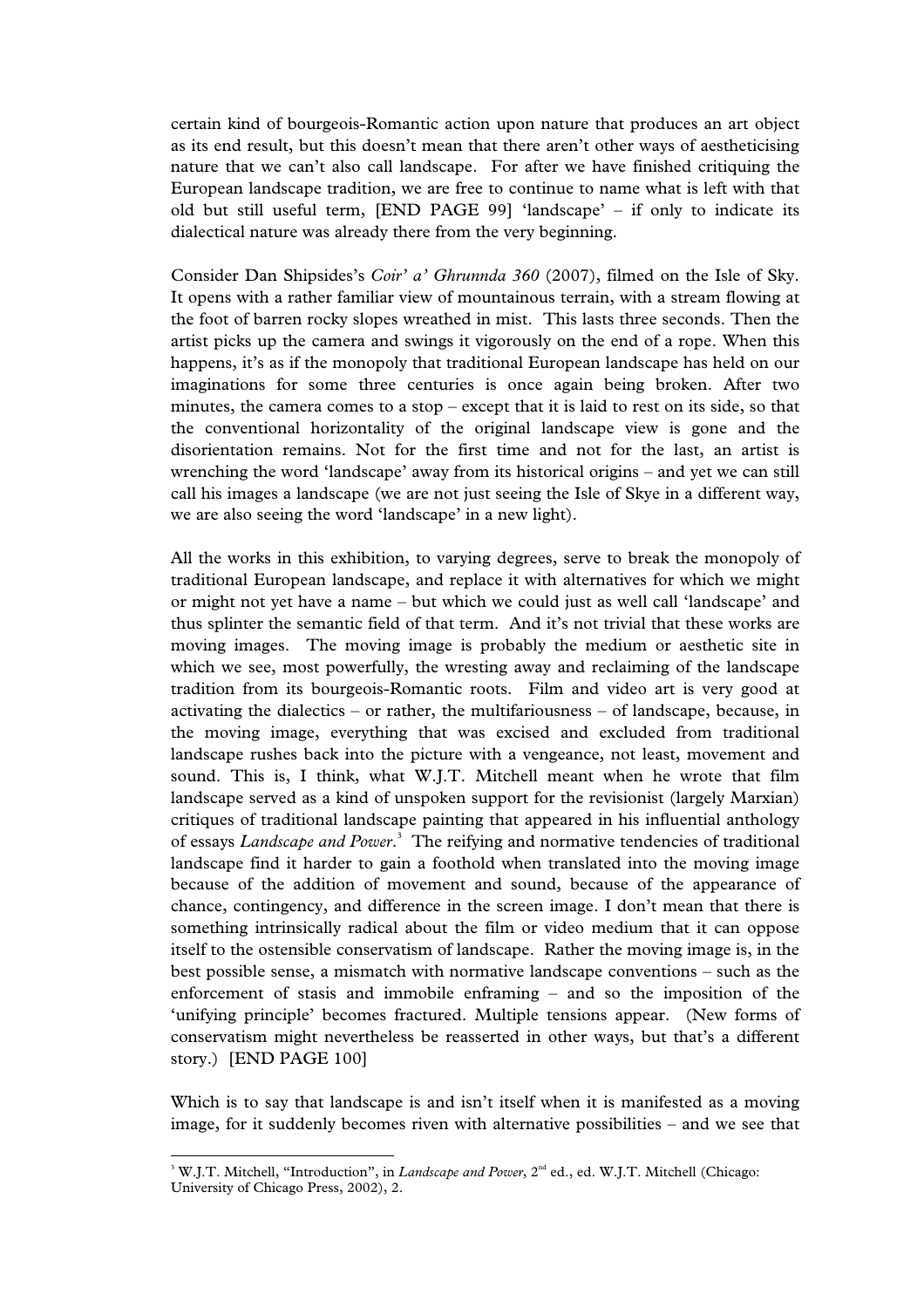these possibilities were already latent in its history. Indeed to view a historical landscape painting after viewing an equivalent moving image work might be to realise that it would be a failure of imagination to say that the traditional landscape canon lacks movement and sound, or contingency and difference. In that sense, because of its 'mismatch', the moving image can function as a peculiarly effective catalyst (though not the only one) for reactivating what would otherwise remain occluded or forgotten within the landscape tradition.

For example, the technical artistry of the moving image in these works (by which I include Shipsides's athletic camera-swinging) activates alternative accounts of nature. The emphasis here is no longer on that aspect of nature which the medievals would have called *natura naturans* – nature as static and passive being, nature as finished product, uniform and unchanging, literally 'nature natured'. Rather, we get glimpses of *natura naturata*, nature naturing, nature as productive principle, dynamic and creative becoming, Heraclitean rather than Parmenidean nature.4 In Jo Millett's *Surroundings: Trees* (2007), shots of a foliage-covered river cliff filmed over the course of a single day are almost imperceptibly dissolved into one another, so that everything begins to appear as a kind of green efflorescence swelling and subsiding in the corner of one's eye. Meanwhile, in Scott Morrison's *Ocean Echoes* (2007), which is as much a musical work as it is a visual one, splitsecond slices of footage of rustling grasses are edited together so that their swaying movements synch up with a pulsing, minimalist drone resembling insect chirps. The electronic drone builds to a crescendo before suddenly falling away at the end – a diminuendo – into quiet birdcalls and shimmering bell-like tones.

*Ocean Echoes* adds complexity to the ontological picture. It reminds us that *natura naturata* is the necessary flipside to *natura naturans*, and that structure and order are actually commensal with (rather than antithetical to) the ostensible disorder of pure flux and becoming. Acts of ordering can indeed be productive rather than oppressive or exclusionary; control need not be opposed to contingent difference. In this case, Morrison literally parcels out the world through the craft of editing, by cutting the world into slices of image and sound and then arranging them ('arranging' in the musical sense as well) – the difference being that, here, the editing of the world functions as a kind of glorious act of symphonic resonance rather than of hierarchic mastery. Or, more accurately, it is an act of symphonic resonance that *arises* out of a local hierarchic control. And isn't that the nature of music? The local and temporary imposition of order upon the cacophony of the world in order to release and amplify its power rather than imprison it? Morrison's harmonic arrangement of sound and image produces an ontological picture in which nature appears as a kind of flourishing fecundity precisely because it is so exactingly but consonantly coded and managed. (This is what non-human nature might look like if human civilisation weren't so bent on thwarting its productive power through overexploitation –

 $\overline{a}$ 

<sup>4</sup> I am using Heraclitus and Parmenides here to represent the two poles of classical ontological thought. Heraclitus's famous (mistranslated) aphorism that "no man can step into the same river twice" stands for the view that the world is fundamentally constituted out of pure flux (the second time that one steps into that river, neither the person nor the river are the same). Parmenides, on the other hand, claimed that timeless eternity lay behind the appearance of continuous change, such change being an illusion. I should also add that I am somewhat abusing the terms *natura naturans* and *natura naturata* here. For medieval and early modern philosophers, the two terms are not 'flipsides' to one another; rather, *natura naturans* functions as the ground or the condition of possibility for *natura naturata*.